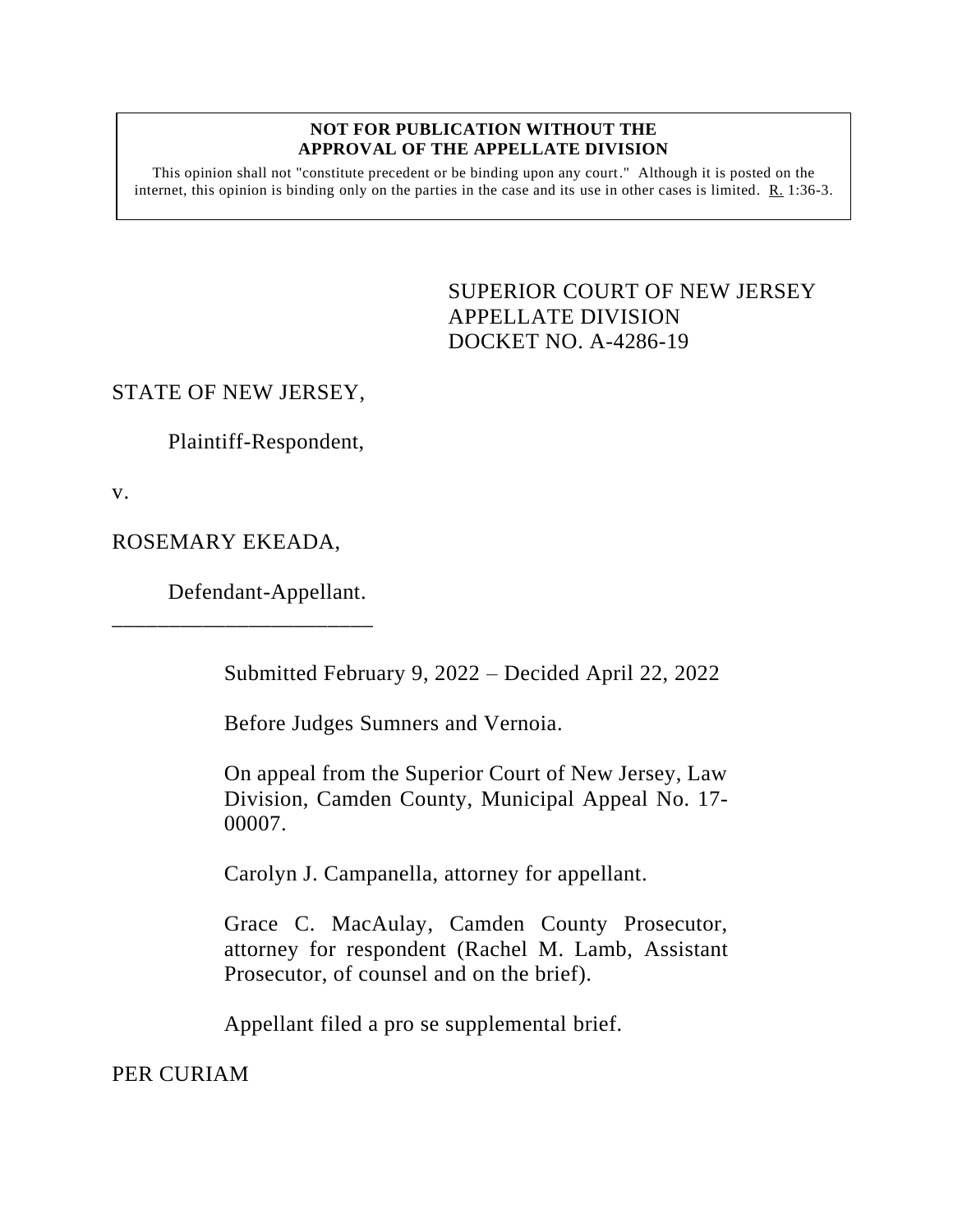Following a trial de novo in the Law Division, defendant Rosemary Ekeada appeals her convictions for obstructing the administration of law, N.J.S.A. 2C:29-1(a); disorderly conduct, N.J.S.A. 2C:33-2(a)(1); disorderly persons resisting arrest, N.J.S.A. 2C:29-2(a)(1); and disorderly persons simple assault, N.J.S.A. 2C:12-1(a)(1) (collectively "criminal convictions"). She also appeals her sentence of sixty days in county jail, of which thirty days was suspended on the condition she incur no new criminal charges for one year. We affirm.

This appeal has its origins in two separate motor vehicle stops of defendant by Mt. Ephraim police officers in May 2016, resulting in the issuance of complaint-summonses for motor vehicle violations and criminal charges. We first discuss the relevant municipal court testimony.

On May 23, 2016, Officer Gregory Severance, driving an unmarked patrol vehicle but in uniform, made a traffic stop of defendant while she was driving a minivan with "a large crack down the windshield" and a broken third brake light. When Severance ran defendant's license plate through the Mobile Data Terminal (MDT), it was revealed that her car's registration was suspended. She explained the suspension was due to non-payment of her automobile insurance, but it was current at the time. Severance then called her insurance company––his personal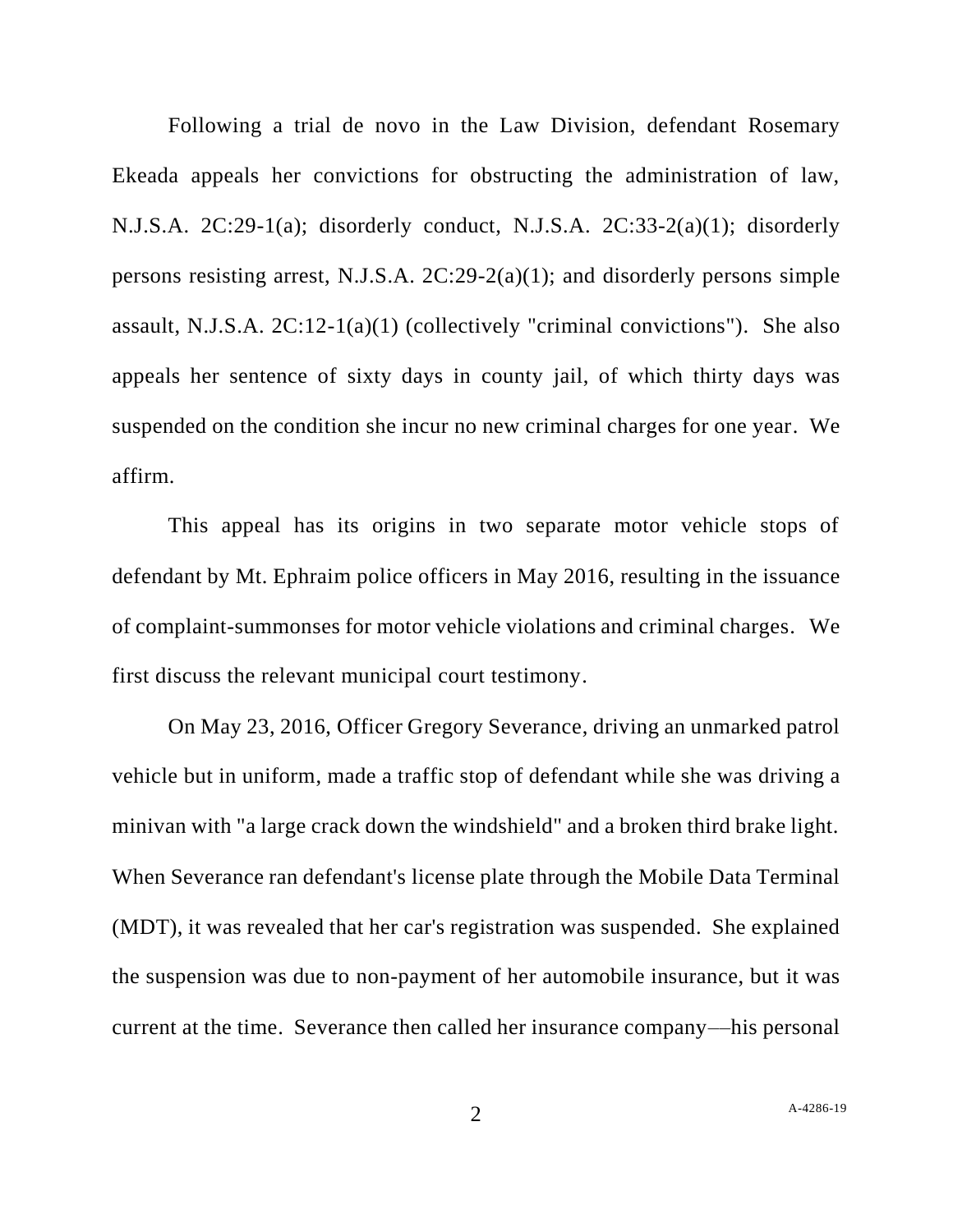practice, not the standard policy of his police department––and confirmed her insurance coverage was in good standing because payment was made. Severance told her she needed "to follow up with [the Motor Vehicle Commission] to vacate her registration suspension order." He did not issue her a summons for driving a vehicle with a suspended registration but did do so for failing to maintain a brake light, N.J.S.A. 39:3-66, and "cracked" windshield, N.J.S.A. 39:3-74.

Three days later, uniformed officer Tyler Covely driving a marked patrol vehicle pulled over defendant's vehicle because he saw a crack that "spider-webbed" across the entire front windshield of the vehicle, impairing defendant's vision. After defendant pulled into and stopped at a fast-food restaurant's parking lot, she handed Covely her driver's license, an expired insurance card, and the vehicle's registration card with the expiration date crossed out with a handwritten date of "12/2016" in its place. Covely did not have an MDT in his vehicle, so he radioed his department's central communications, which reported that the vehicle's registration was suspended and the insurance was expired. When he asked defendant if she knew her vehicle's registration was suspended, she said it was not. He reconfirmed the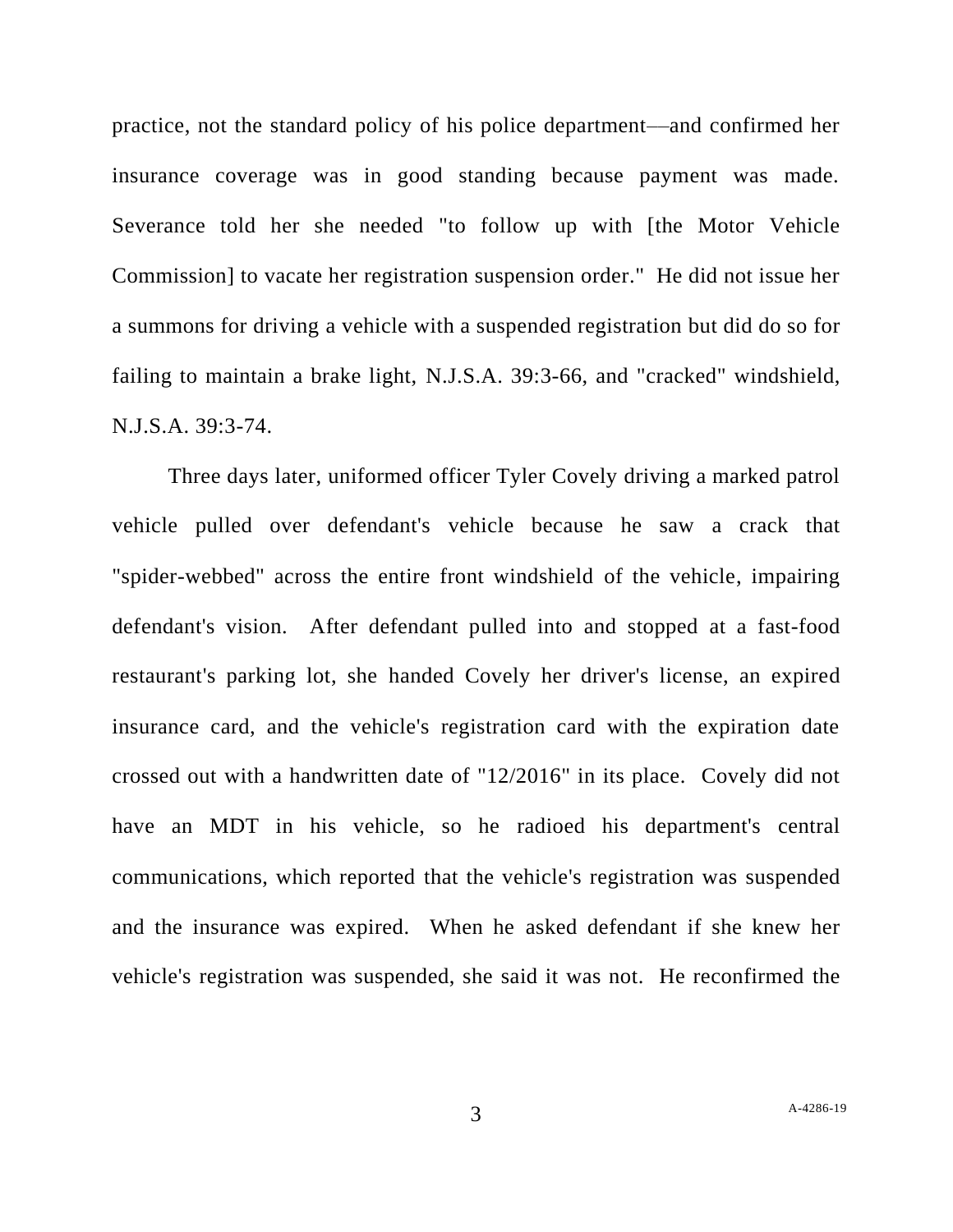suspension in front her from his portable radio "for her to hear [it] from central [communications]."

Covely then requested a tow truck "because [defendant's] vehicle was not legally allowed to be on the road" due to its suspended registration and invalid insurance card. According to Covely, after he informed defendant that her vehicle was going to be towed and she needed to exit it, she said, "I'm not going to step out of the vehicle, because my registration is not suspended." Covely recalled she then "started getting disorderly" "by yelling and honking [the] horn of [her] vehicle" repeatedly, so he called for a backup police officer and repeated his demand that she exit her vehicle. Officer Danielle Perna, also in uniform and driving a marked patrol vehicle, arrived as backup and observed Covely speaking with defendant, who was still "sitting in her vehicle," trying to explain to defendant with no avail why her registration was suspended. Perna was also unsuccessful in getting defendant to cooperate.

Soon after Perna arrived, defendant called 911 twice on her cell phone, "asking for help," because she felt Covely and Perna "were being violent towards her." The 911 operator asked defendant twice whether "[she was] going to step out of the vehicle for the officer $[s]$ ?"<sup>1</sup> The officers told defendant the tow truck

<sup>&</sup>lt;sup>1</sup> The 911 calls were recorded and played in municipal court.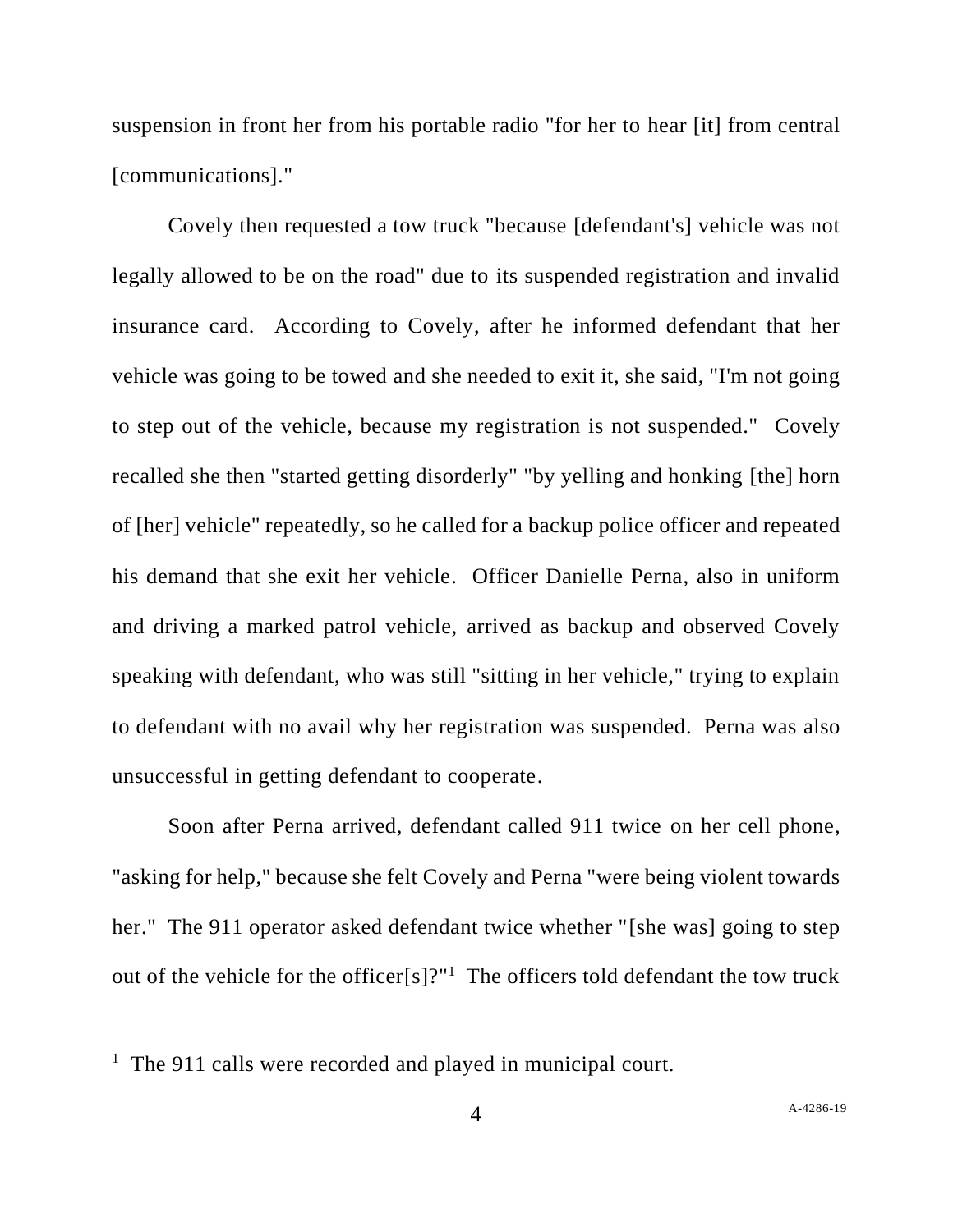had arrived and "if she wasn't going to step out of the vehicle, [they] would have to remove her from [it,] . . . place her under arrest," and charge her with obstruction.

When defendant did not exit her vehicle, Perna attempted to remove her from the vehicle by grabbing her left wrist. Defendant then put her right arm through the steering wheel and "lock[ed] her hands together so [the officers] could not remove her from the vehicle." Covely then tried "to pry her hands apart with [his] own hands," and defendant "lean[ed] in, open[ed] her mouth, and put the edge of [his] hand in her mouth." Although she bared her teeth, he was able to pull his hand away before she bit down. Believing defendant had bitten Covely, Perna sprayed defendant with mace for "approximately a two-tothree-second burst." Covely removed defendant and restrained her on the ground, where "[s]he continued to resist" by trying to "keep her hands very close to her body and not let[ting] [him] cuff her." He was eventually able to effectuate defendant's arrest and transported her to the police station in his patrol car.

Defendant was issued summonses for a "broken" windshield, N.J.S.A. 39:3-75; driving with a suspended registration, N.J.S.A. 39:3-40; driving an uninsured vehicle, N.J.S.A. 39:6B-2; failure to exhibit vehicle registration,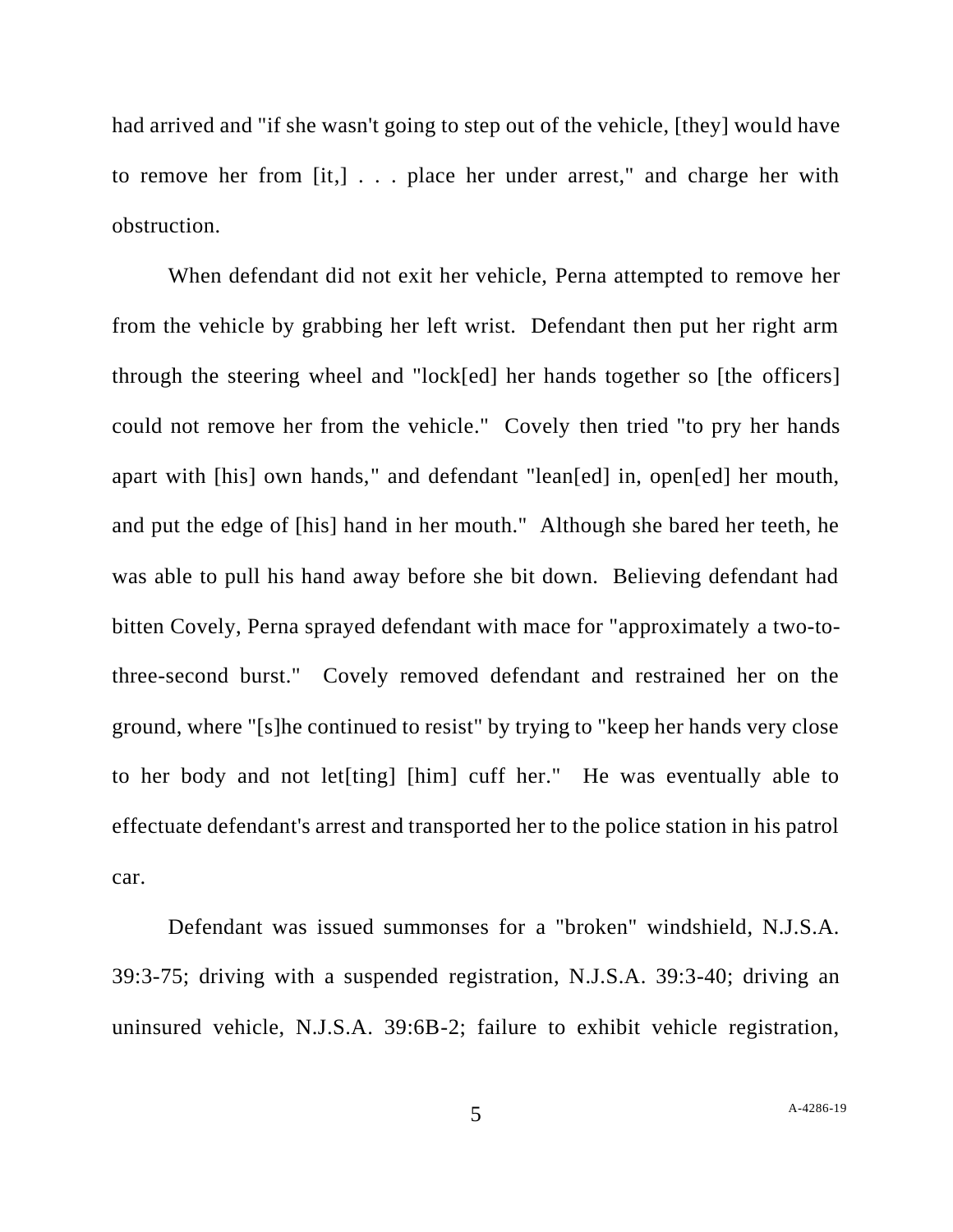N.J.S.A. 39:3-29, obstructing the administration of law; third-degree resisting arrest, N.J.S.A.  $2C:29-2(a)(1)(a)$ ; and fourth-degree aggravated assault, N.J.S.A. 2C:12-1(b)(5)(a). The latter two charges were downgraded to disorderly persons resisting arrest and disorderly persons simple assault.

Defendant testified that along with handing Covely her driving documentation, she also "did exactly what . . . Severance asked [her] to do," which was to show the tickets for the broken brake light and cracked windshield<sup>2</sup> "i[f] anybody stop[ped] [her]." When Covely looked at the tickets, she said he responded, "Oh, so you know why I stopped you," threw the summonses at her, and went inside his car for approximately forty-five minutes. Upon Covely's return, she claims to have told him she had insurance coverage. She asked to speak with his supervisor because of how long she was waiting for Covely, and that he did not seem to believe her and the advice given to her by Severance.

<sup>&</sup>lt;sup>2</sup> Defendant testified that in August 2015, the rear and front windows of her vehicle were randomly shot in Camden while it was parked. She reported the shooting to Camden police and the Camden County Prosecutor's Office. She "had gone to several mechanics to ascertain . . . how [a cracked windshield] would affect [her visibility while] driving or the operation of the vehicle while Camden County was investigating the case." She did not get the front windshield fixed "[b]ecause everybody is trying. . . . this was a question of the money involved" despite her efforts working with "the [homeless] shelter, [her] church . . . [and] going to the victim witness office all the time . . . it just wasn't easy."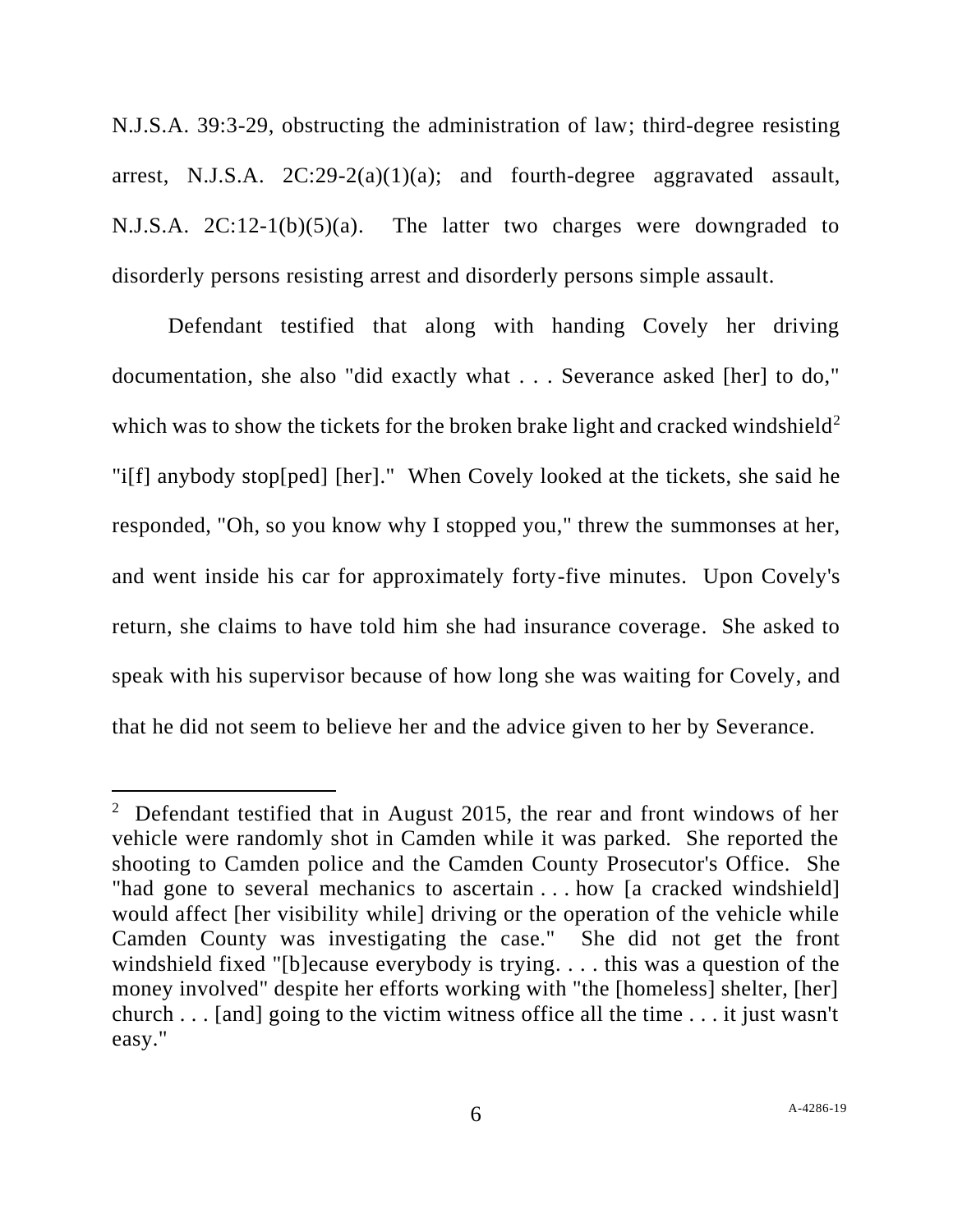When Perna showed up, defendant believed "something [was] wrong" because she thought her "hairstyle unusual for a police officer," as well as her uniform, "pink handcuff," and her general demeanor. When Perna asked defendant what she was doing in Mt. Ephraim, she interpreted it as Perna telling her that she "should go back to Camden, and that . . . [she is] a threat to the safety of" "the fine people of Mt. Ephraim," which defendant found to be racist. Defendant denied crossing out the expiration date on her registration card and did not know it was altered prior to Covely telling her. Defendant also denied honking her horn.

Defendant stated the first time she was told she was under arrest was after her second 911 call when Perna attempted to grab her cell phone while her driver's side window was down. Perna was "physically attacking [her]" by "knocking the phone [out] of [her] hands," "verbal[ly] attack[ing]" her with "threats of violence," and trying to remove her from the vehicle. Defendant testified she was "resisting what [Perna] was doing, because it became clear to [her] that . . . [Perna] was about to arrest her . . . So [she] was doing [her] best to protect [her]self until [other] policemen c[a]me" and for the "situation to be over." After she was sprayed with mace, Covely and Perna hit her head on the concrete ground.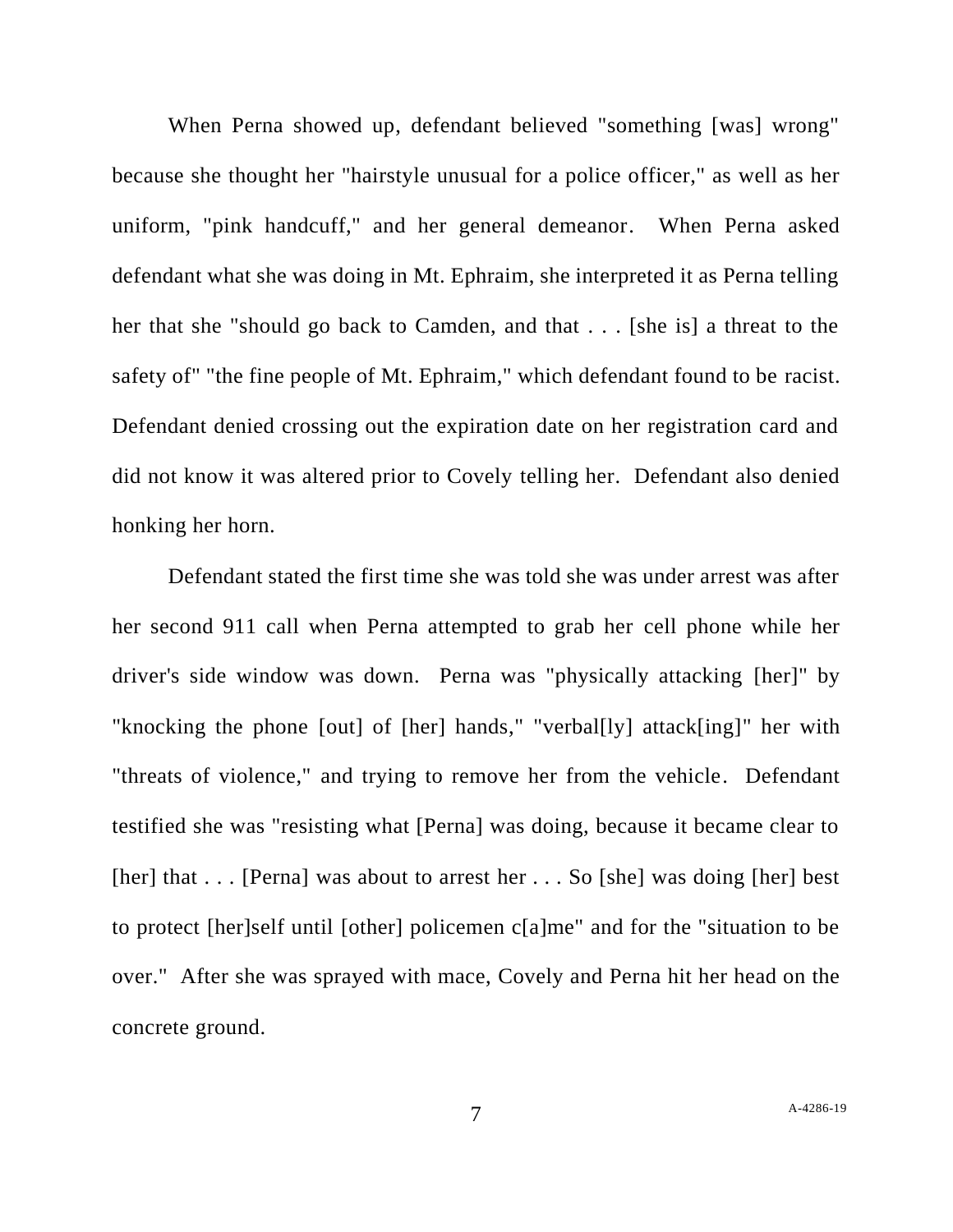Defendant testified she did not remember what she "did to try to stay in the vehicle, to resist," including attempting to bite Covely or Perna, but she "wish[ed] [she] could have done more to protect [her]self." Contradicting her earlier statement about the officers telling her she was under arrest, she stated:

> [T]hey never said to me ["]you're under arrest["] . . . nothing like that. [Perna] just wanted to continue the situation that I wasn't sure why she was there for, what it was. And, yes, police officers do beat up people. And, you know, you can defend yourself and then, you know, you can let the system work it out . . . as far as I [was concerned] I didn't commit any crime. They didn't say to me you've committed any crime; we need to arrest you. [Perna] just wanted . . . to threaten my life. And she . . . wanted to put me in fear for my life. And at no point did I see that they were afraid for their lives. I thought she saw me as an easy target.

The municipal court judge convicted defendant of all motor vehicle violations and criminal charges. He found the State's witnesses to be "strong and logical," with "no cracks in . . . Covely's testimony that affected his credibility." Conversely, the judge found defendant's testimony was "incongruous, unsupported, not presented in any type of semblance of order[,] and many times contradicted by [her] later testimony." He stressed that defendant also "perjured herself multiple, multiple, multiple times." The judge pointedly mentioned that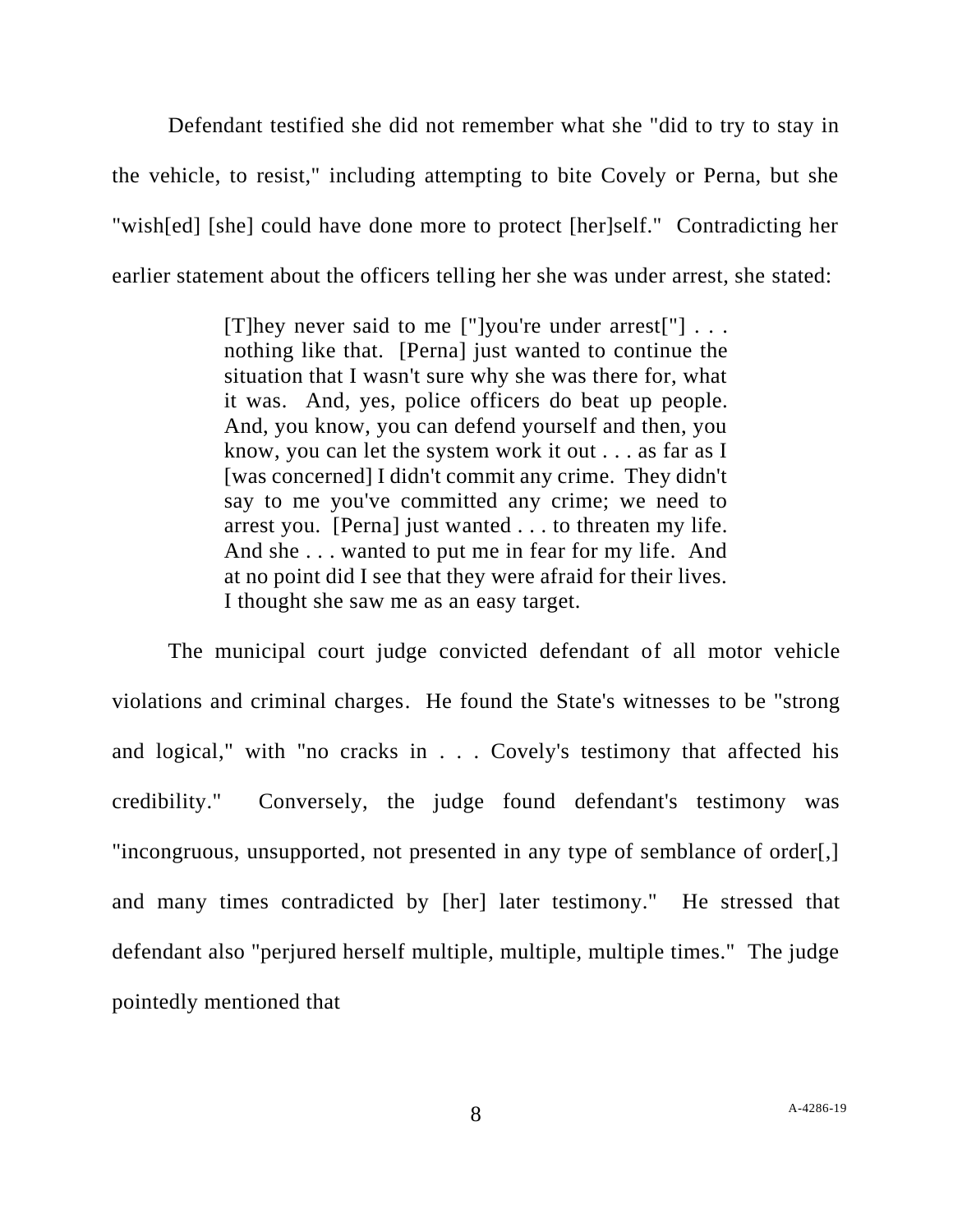[defendant's] testimony repeatedly flip flop[ped] back and forth about being told whether [her vehicle] was being towed, whether she was under arrest, whether she resisted, whether she bit somebody, whether she was tying her hands around.

In several instances, she denie[d] it, she later admit[ted] it, she d[id]n't recall, then she d[id]n't know. Of those, literally, I had four different answers to the same question, depending on when they were asked.

After determining the aggravating factors "by far" outweighed the mitigating factors, the judge imposed a sixty-day sentence in county jail on April 5, 2017, with thirty days suspended, conditioned upon defendant not incurring new criminal charges for one year.<sup>3</sup>

At a trial de novo appeal to the Law Division, <sup>4</sup> defendant only contested the criminal convictions and her county jail sentence. The judge found defendant guilty, holding the State proved the charges beyond a reasonable

<sup>&</sup>lt;sup>3</sup> Defendant has served her sentence.

<sup>&</sup>lt;sup>4</sup> The Law Division judge had initially dismissed defendant's trial de novo appeal as untimely. We reversed and "remand[ed] . . . to consider whether defendant timely filed her appeal or substantially complied with the filing requirements, and to make findings of facts and conclusions of law as required by Rule 1:7-4." State v. Rosemary Ekeada, No. A-4914-16 (App. Div. June 11, 2019) (slip op. at 2). On remand, a different Law Division judge "[r]e-opened" the municipal court appeal "finding that the excusable hardships presented made it difficult for . . . [d]efendant to file the original municipal court appeal."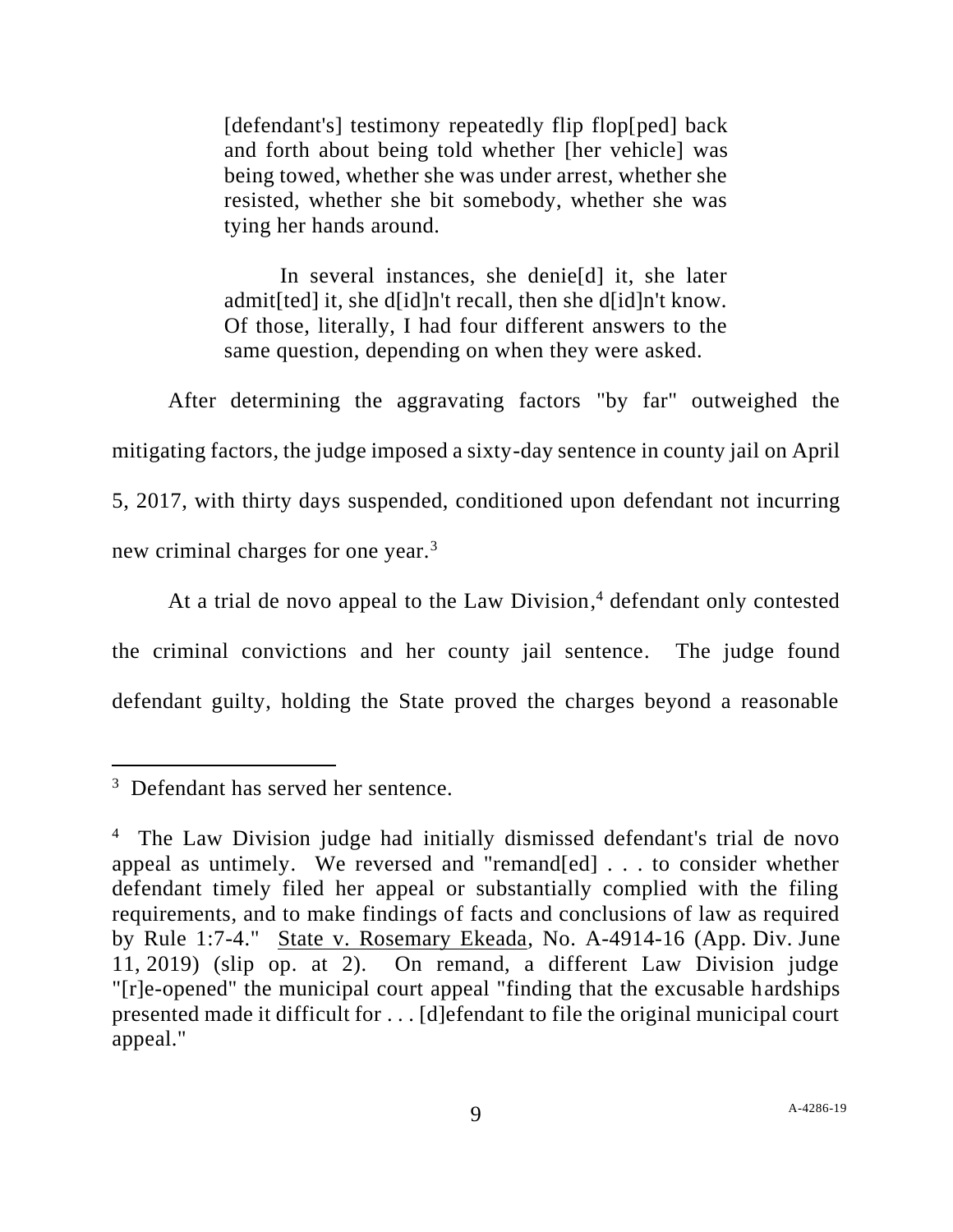doubt. In his oral decision<sup>5</sup> issued after arguments of counsel, the judge said

that he reviewed the municipal court trial transcripts and ruled:

I feel that it's the conduct of . . . defendant that put [Covely and Perna] in the no-win position having to do what they had to do in order to make themselves safe and in order to make the public safe. Attempting to bite an officer is something that just cannot be tolerated.

There may have been some misunderstanding by the defendant because of language or experienced barriers that she had before [in her native country of Nigeria], but that does not excuse her conduct. [The police] had probable cause to arrest her for the obstruction of the administration of law because she . . . refused to get out of the car after being warned. Certainly in the trial[,] she indicated if she had to do it again, she would have resisted more. So clearly[,] she had intent to not obey the [police] authority which had been logical. and [the municipal court judge] explained to her since she had been given the benefit of the doubt three days earlier [when stopped by Severance], she didn't conduct herself and take any other steps expecting the same kind of [treatment] on [May 26, when stopped by Covely].

<sup>&</sup>lt;sup>5</sup> We would be remiss if we did not comment on the lack of <u>Rule</u> 1:7-4 findings of fact and conclusions of law in this record. In every case decided by a court, it must make specific findings of fact and conclusions of law. R. 1:7-4(a). "Failure to make explicit findings and clear statements of reasoning [impedes meaningful appellate review and] 'constitutes a disservice to the litigants, the attorneys, and the appellate court.'" Gnall v. Gnall, 222 N.J. 414, 428 (2015) (quoting Curtis v. Finneran, 83 N.J. 563, 569-70 (1980)). These deficiencies, however, do not preclude our conclusion that the order affirming defendant's convictions should be affirmed.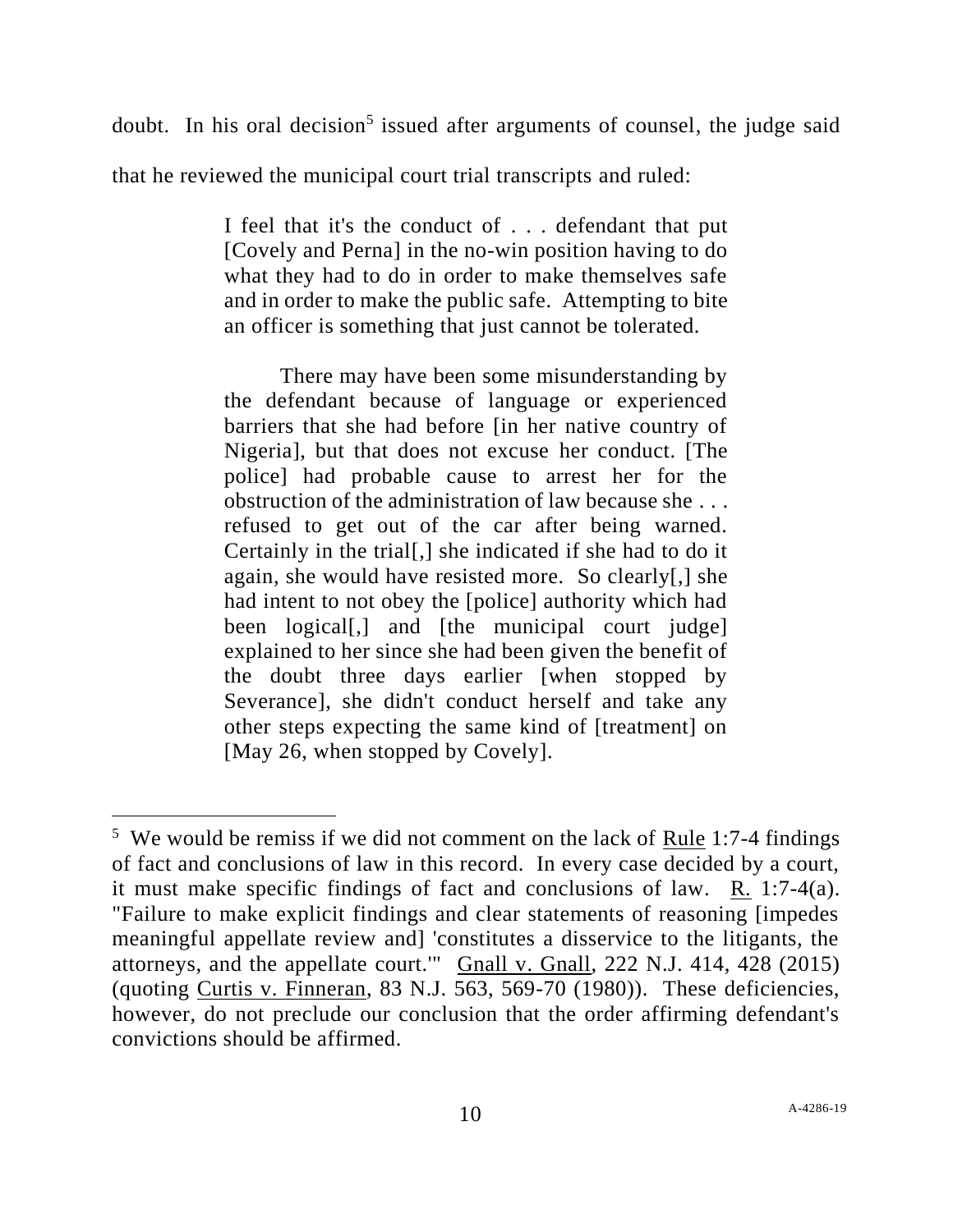The judge also imposed the same sentence as the municipal court.

Before us, defendant through counsel contends:

## POINT I

THE COURT ERRED BECAUSE IT FAILED TO CONSIDER CONSISTENT EVIDENCE FROM MULTIPLE SOURCES, INCLUDING THE POLICE OFFICERS AND THE 911 RECORDINGS, THAT DEFENDANT REASONABLY BELIEVED SHE WAS ACTING IN SELF-DEFENSE WHEN ALLEGEDLY RESISTING ARREST AND OBSTRUCTING JUSTICE. (Not Raised Below).

## POINT II

THE COURT ERRED IN CONVICTING DEFENDANT OF RESISTING ARREST BECAUSE THE STATE FAILED TO PROVE BEYOND A REASONABLE DOUBT THAT THE OFFICERS HAD PLACED DEFENDANT UNDER ARREST WHEN THEY USED FORCE TO EXTRICATE HER FROM THE VEHICLE. (Not Raised Below).

## POINT III

THE COURT ERRED IN CONVICTING DEFENDANT OF SIMPLE ASSAULT BECAUSE THE ALLEGED ATTEMPTED BITE WAS NOT A SEPARATE OFFENSE FROM RESISTING ARREST. (Not Raised below).

## POINT IV

THE COURT ERRED IN CONVICTING DEFENDANT OF SIMPLE ASSAULT BECAUSE THE EVIDENCE DOES NOT ESTABLISH BEYOND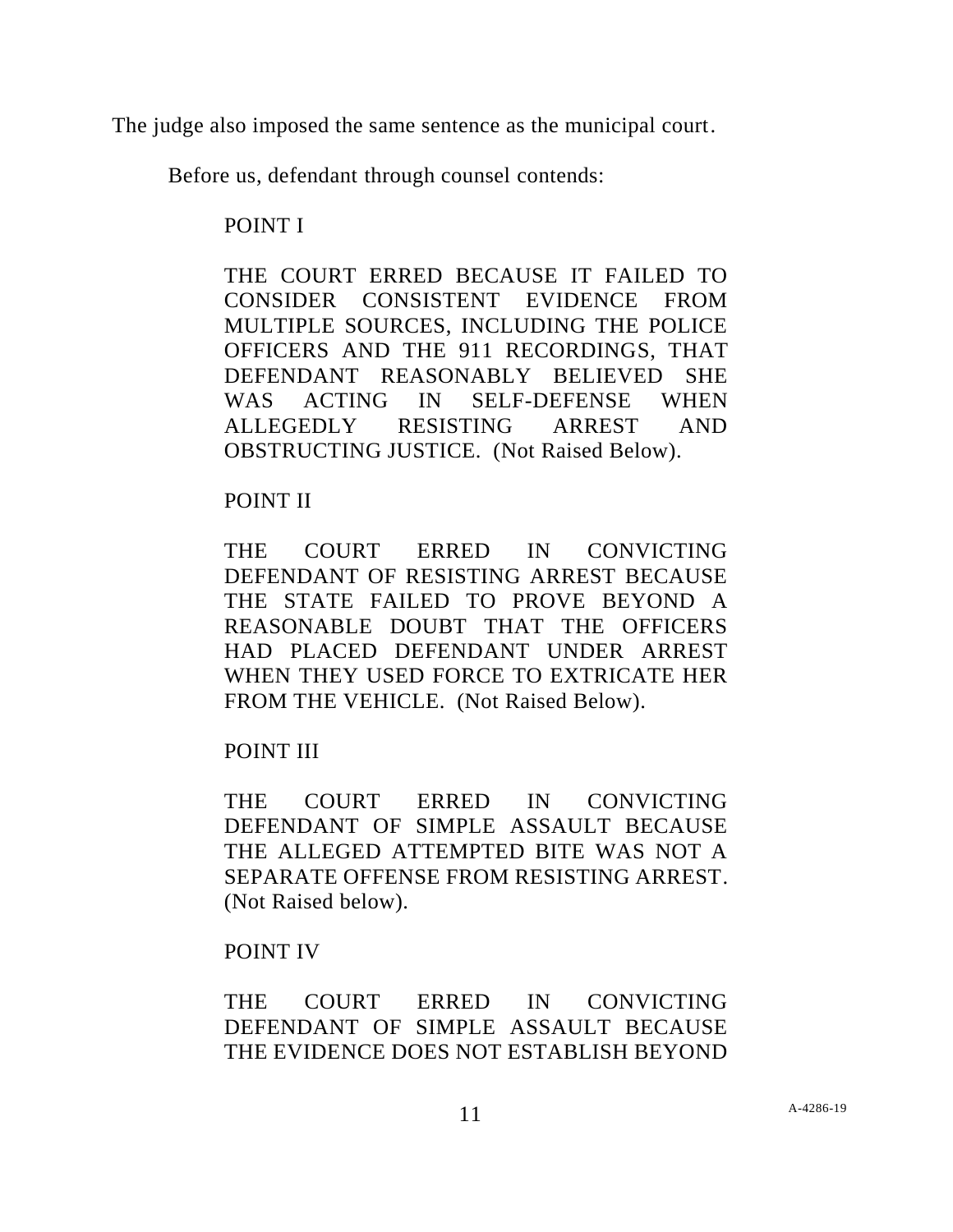A REASONABLE DOUBT THAT SHE ATTEMPTED TO BITE OFFICER COVELY.

## POINT V

THE COURT ERRED IN CONVICTING DEFENDANT FOR DISORDERLY CONDUCT BECAUSE THE STATE FAILED TO PROVE AN ESSENTIAL ELEMENT OF THE CLAIM—THAT DEFENDANT CAUSED OFFENSE TO THE PUBLIC.

In her pro se supplemental brief, defendant argues:

## POINT I

THE COURT ERRED IN ITS APPLICATION OF STANDARD OF PROOF IN THIS SEIZURE CASE BY REQUIRING THE DEFEN[S]E, RATHER THAN THE PROSECUTION, TO PROVE THE STATE'S CASE BEYOND A REASONABLE DOUBT[.] (Not Raised Below).

## POINT II

THE COURT ERRED IN NOT COMPLETELY REVERSING AND DISMISSING ALL CRIMINAL CHARGES AND CIVIL CITATIONS BY DISREGARDING DEFENDANT-APPELLANT['S] DUE PROCESS RIGHTS, AND INDEPENDENT EXCULPATORY EVIDENCE SHOWING THAT THE DEFENDANT-APPELLANT POSSESSED VALID VEHICLE DOCUMENTS AT THE PERTINENT TIMES, AND THAT MOUNT EPHRAIM POLICE IS EQUIPPED AND STATUTORIILY CHARGED TO CHECK THE VALIDITY OF THE DEFENDANT-APPELLANT'S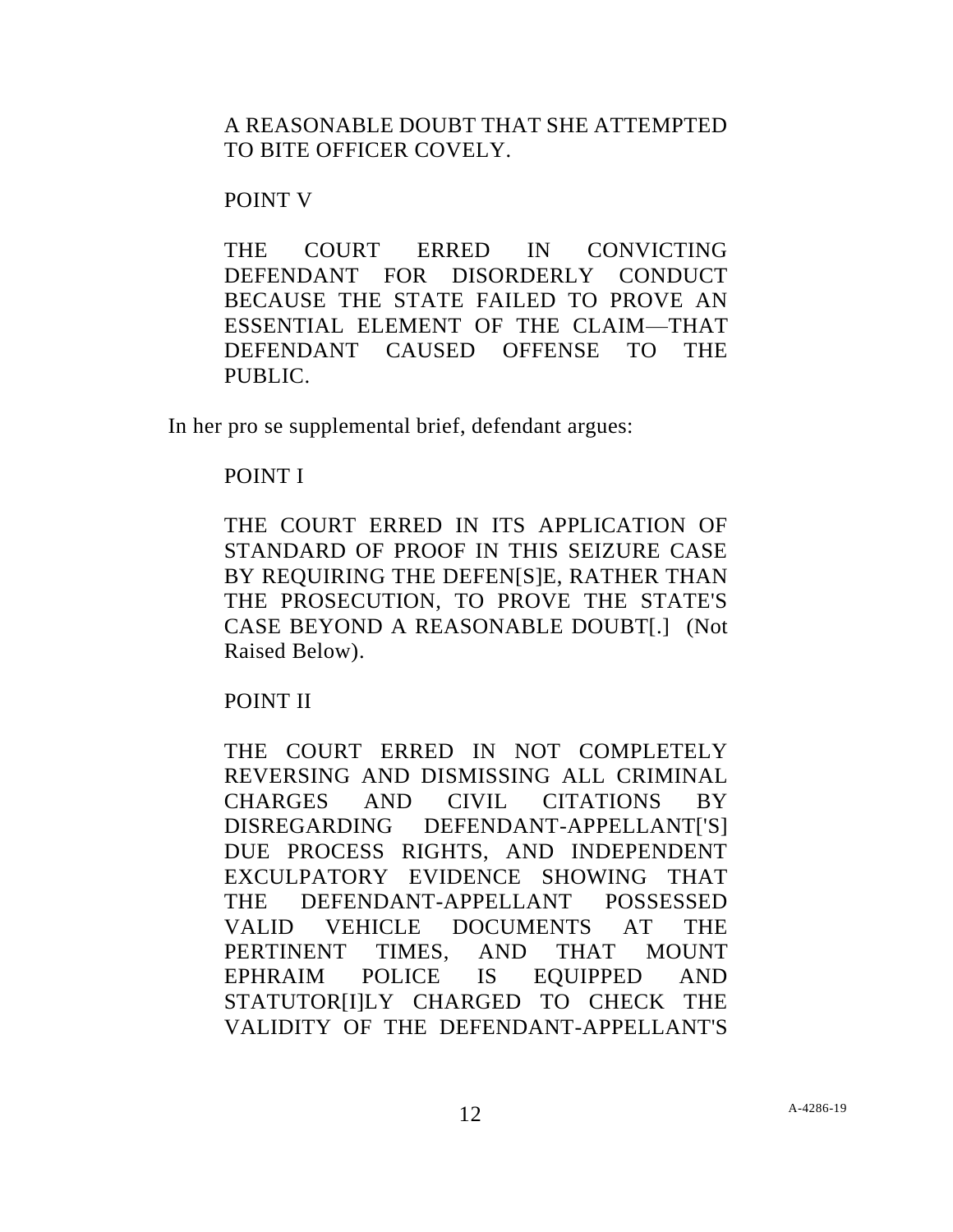# VEHICULAR DOCUM[]ENTS DURING A TRAFFIC STOP[.]

## POINT III

THE COURT ERRED IN NOT COMPLETELY REVERSING AND DISMISSING ALL CRIMINAL CHARGES AND CIVIL CITATIONS BY DISREGARDING DEFENDANT-APPELLANT'S DUE PROCESS RIGHTS AND INDEPENDENT EXCULPATORY EVIDENCE SHOWING THAT THE ALLEGED VICTIMS OF THE ATTEMPTED SIMPLE ASSAULT CHARGE—[OFFICERS] COVELY AND PERNA FILED THE USE OF FORCE REPORT, INVESTIGATIVE REPORT AND THE CRIMINAL CHARGES[.] (Not Raised Below).

# POINT IV

THE COURT ERRED IN CONVICTING DEFENDANT FOR DISORDERLY CONDUCT BECAUSE THE STATE FAILED TO PROVE ESSENTIAL ELEMENT OF THE CHARGE – THAT DEFENDANT-APPELLANT CAUSED OFFENSE TO THE PUBLIC[.]

# POINT V

THE COURT ERRED IN REQUIRING A ZOOM NON-TESTIMONIAL HEARING, RATHER THAN A DE NOVO HEARING, IN THE ABSENCE OF THE DEFENDANT-APPELLANT, AND DURING THE HEIGHT OF THE COVID-19 PANDEMIC, WHILE RELYING ON CHOPPY TRANSCRIPTION ON DISPUTED MATERIAL ISSUES, TESTIMONY[,] AND IMPRESSIONS OF THE LOWER COURT[.] (Not Raised Below).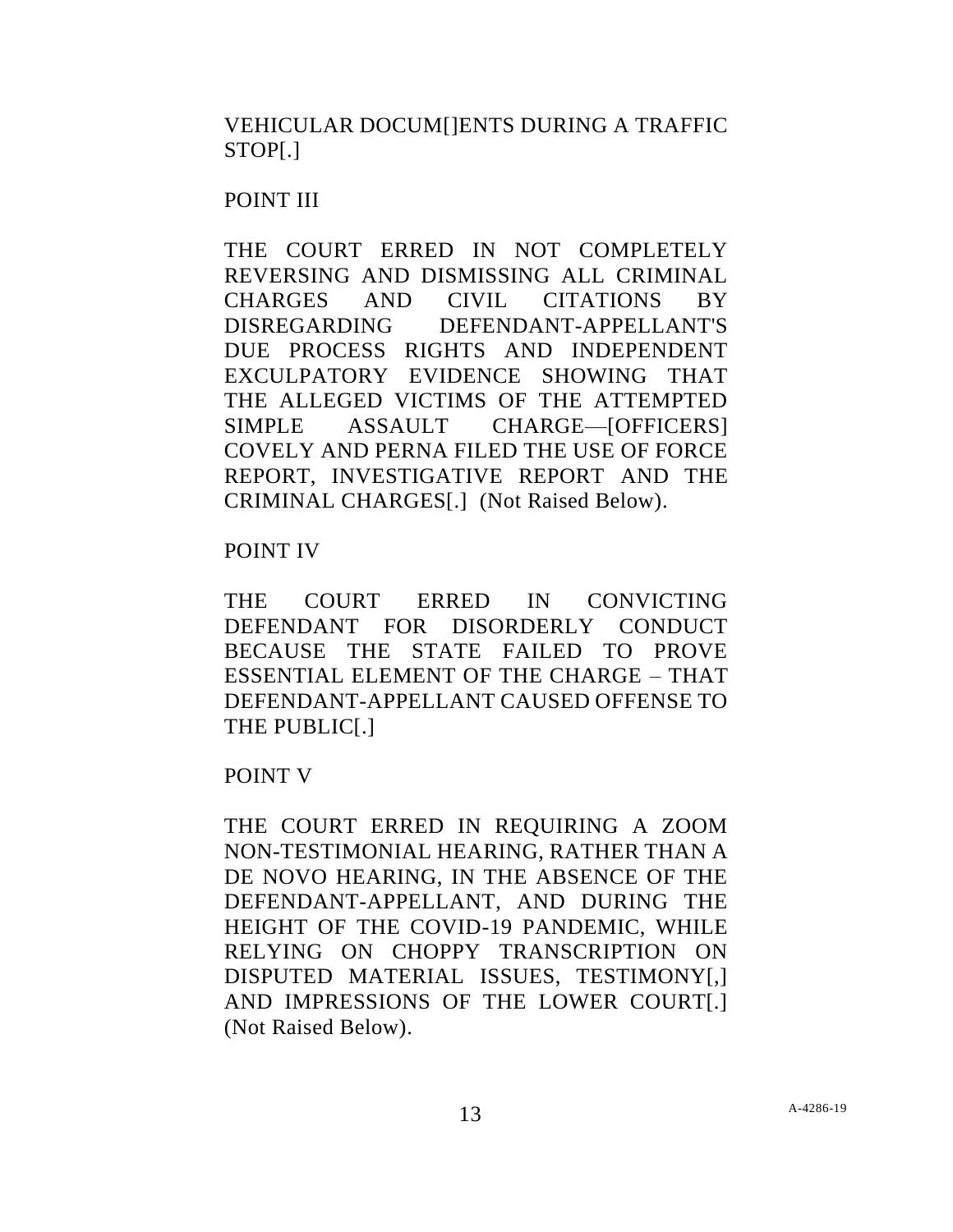An appeal of a municipal court conviction must first be addressed by the Law Division de novo. R. 3:23-8. The Law Division must make independent findings of facts and conclusions of law based on the record developed in the municipal court. State v. Avena, 281 N.J. Super. 327, 333 (App. Div. 1995) (citing State v. Johnson, 42 N.J. 146, 157 (1964)). The Law Division is required to decide the case completely anew on the record made before the municipal judge, "giving due, although not necessarily controlling, regard to the opportunity of the" judge to evaluate witness credibility. Johnson, 42 N.J. at 157; see also State v. Cerefice, 335 N.J. Super. 374, 382-83 (App. Div. 2000).

We assess the Law Division's decision employing the "substantial evidence rule." State v. Heine, 424 N.J. Super. 48, 58 (App. Div. 2012). "Our review is limited to determining whether there is sufficient credible evidence present in the record to support the findings of the Law Division judge, not the municipal court." State v. Clarksburg Inn, 375 N.J. Super. 624, 639 (App. Div. 2005) (citing Johnson, 42 N.J. at 161-62). We owe no deference to the trial judge's legal conclusions. Manalapan Realty, L.P. v. Manalapan Twp. Comm., 140 N.J. 366, 378 (1995) (citing State v. Brown, 118 N.J. 595, 604 (1990)).

Citing State v. Mulvihill, 57 N.J. 151 (1970) and the resisting arrest statute, N.J.S.A. 2C:29-2(a)(1), defendant argues "the [Law Division] failed to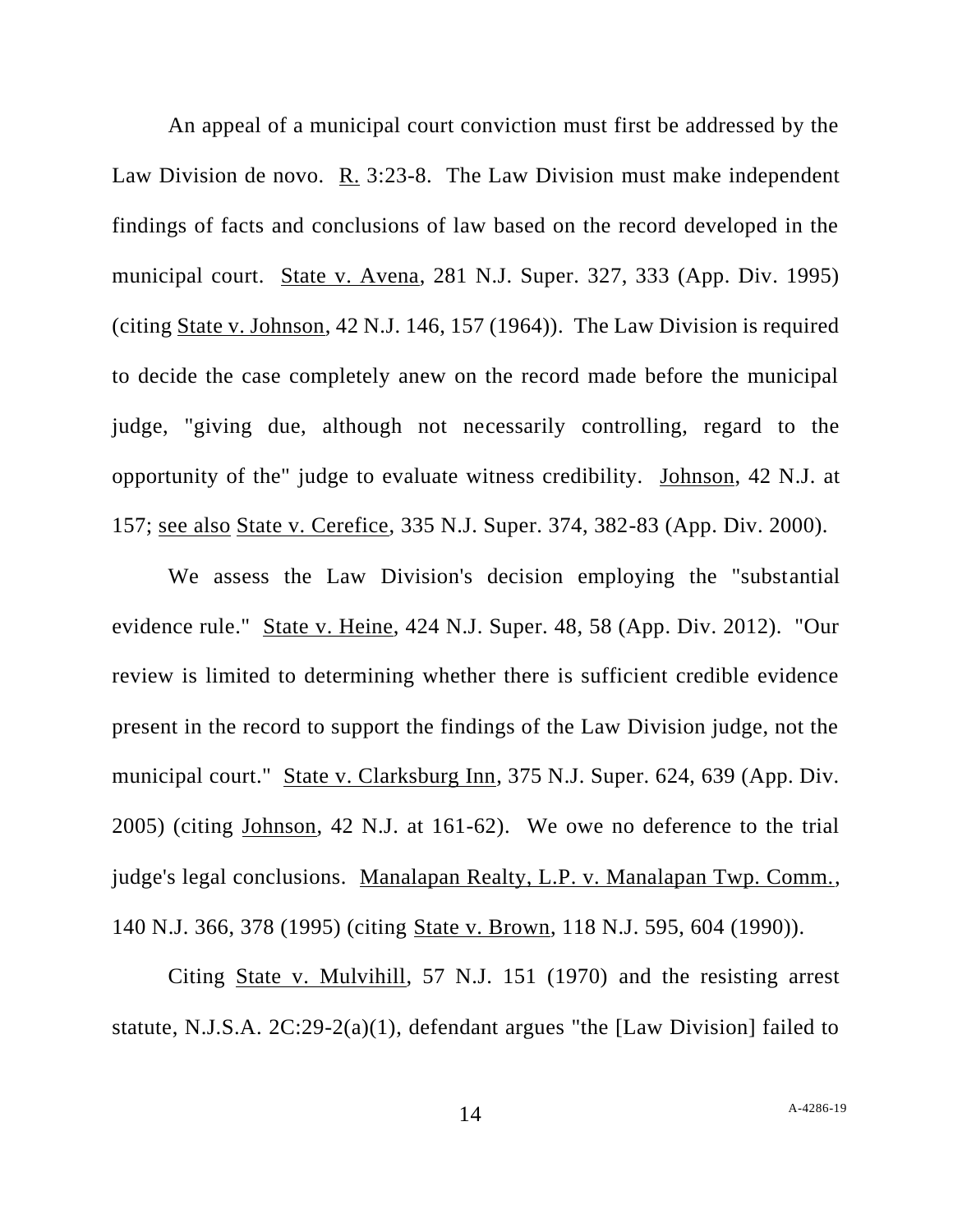consider evidence that [she] reasonably believed she was acting in self-defense when allegedly resisting arrest and obstructing justice" because she did not believe Covely and Perna were law enforcement officers. Regarding Covely, she did not recognize his uniform, did not see his portable radio, he did not tell her that he was a police officer, and he denied her request to speak with his supervisor. As for Perna, defendant argues her suggestion that defendant should leave Mt. Ephraim and that defendant was a "threat to the safety" of its residents are not comments expected from a police officer.

Neither Mulvihill nor N.J.S.A. 2C:29-2(a)(1) support defendant's argument for reversal. In Mulvihill, our Supreme Court concluded the trial court erred in assuming as a matter of law that the defendant was arrested before his alleged assault and battery of a police officer, which prevented him from claiming self-defense. The Court reasoned

> the rule permitting reasonable resistance to excessive force of the officer, whether the arrest is lawful or unlawful, is designed to protect a person's bodily integrity and health and so permits resort to self-defense. Simply stated, the law recognizes that liberty can be restored through legal processes but life or limb cannot be repaired in a courtroom. And so it holds that the reason for outlawing resistance to an unlawful arrest and requiring disputes over its legality to be resolved in the courts has no controlling application on the right to resist an officer's excessive force.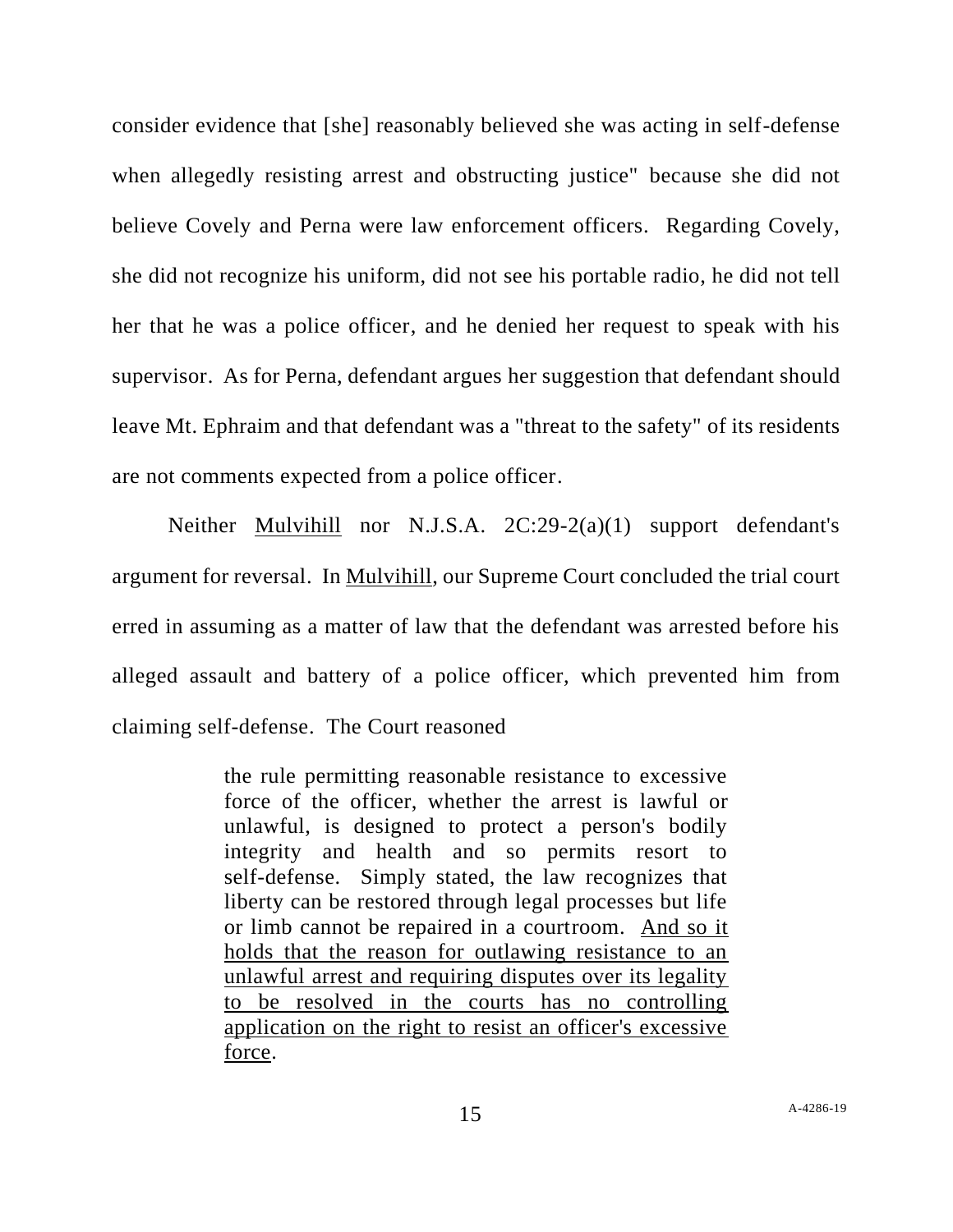[Id. at 156-157 (emphasis added).]

N.J.S.A. 2C:29-2(a)(1) provides, in part, that the disorderly

offense of resisting arrest occurs

if [a person] purposely prevents or attempts to prevent a law enforcement officer from effecting an arrest. . . . [A] person is guilty of a crime of the fourth degree if he, by flight, purposely prevents or attempts to prevent a law enforcement officer from effecting an arrest. . . . An offense under paragraph (1) or (2) of subsection a. is a crime of the third degree if the person:

(a) Uses or threatens to use physical force or violence against the law enforcement officer or another; or

(b) Uses any other means to create a substantial risk of causing physical injury to the public servant or another.

It is not a defense to a prosecution under this subsection that the law enforcement officer was acting unlawfully in making the arrest, provided he was acting under color of his official authority and provided the law enforcement officer announces his intention to arrest prior to the resistance.

[(Emphasis added.)].

The determination that defendant was guilty of resisting arrest is supported by credible evidence in the record, which belies her claim that she was unaware Covely and Perna had placed her under arrest before she decided to resist their lawful authority. Throughout her inconsistent testimony, defendant acknowledged the officers attempted to arrest her when she refused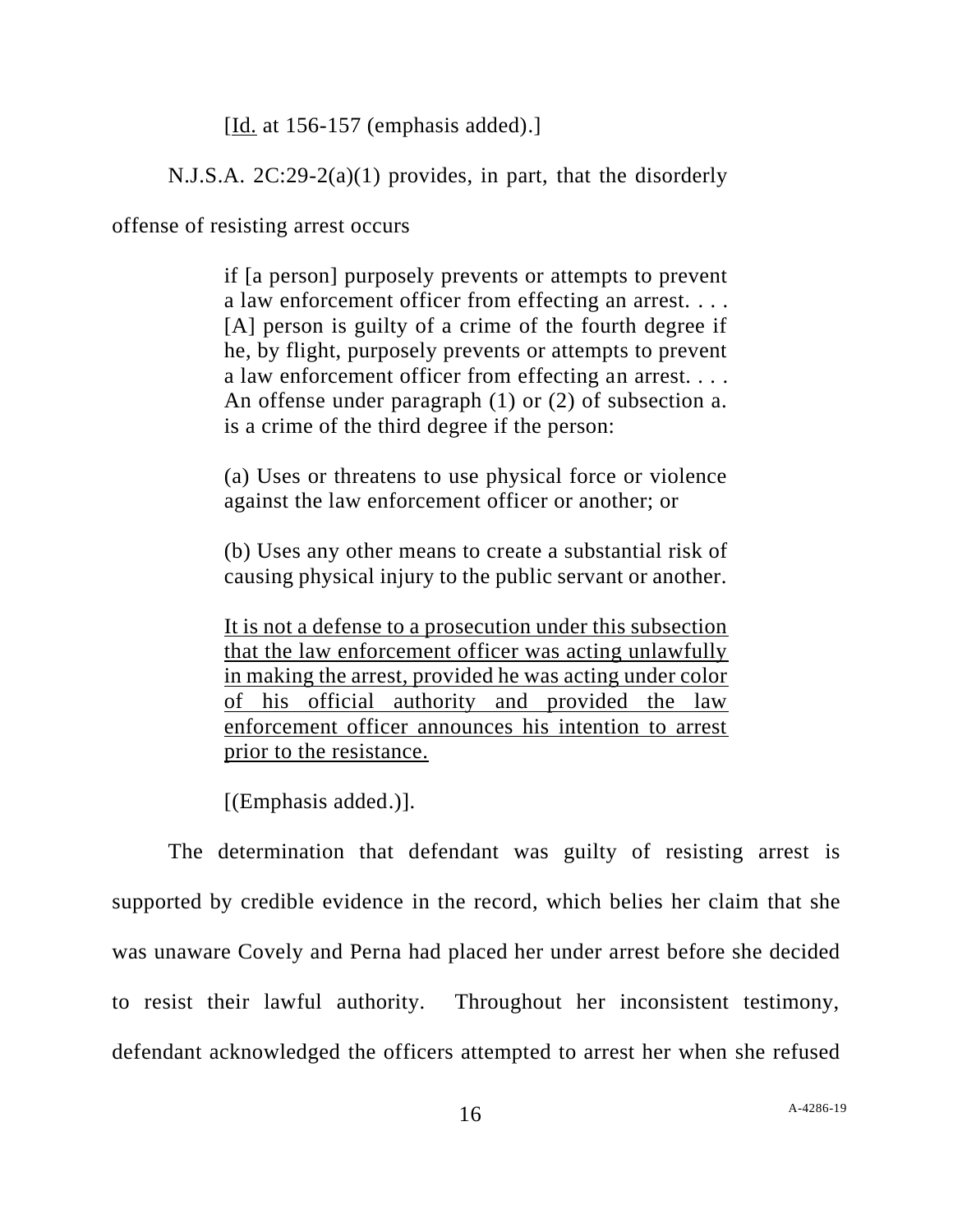to comply with their order that she exit her vehicle. When she was asked to describe what happened after Perna tried to grab her cell phone for a second time, she stated that Perna said, "well, now you're under arrest." Perna also testified that if defendant did not exit her vehicle, she would be arrested for obstruction. In describing her resistance to the officers' attempts to arrest her, defendant testified she was "resisting what [Perna] was doing, because it became clear to me that . . . she was about to arrest me." (Emphasis added).

The record further shows defendant's contention that she was suspicious as to whether Covely and Perna were police officers is contradicted by her actions. Her alleged suspicions about Covely did not prevent her from showing him the summons Severance issued her three days earlier to avoid being issued additional summonses. Simply put, defendant believed Covely was a police officer because she showed him her prior summons to avoid additional citations. In addition, during the 911 calls, the operator informed defendant that Covely and Perna indeed were police officers and asked her whether she would comply with their command to exit her vehicle.

In sum, the credible evidence demonstrates defendant was aware she was being arrested by police officers; therefore, her refusal to get out of her vehicle constitutes resisting arrest.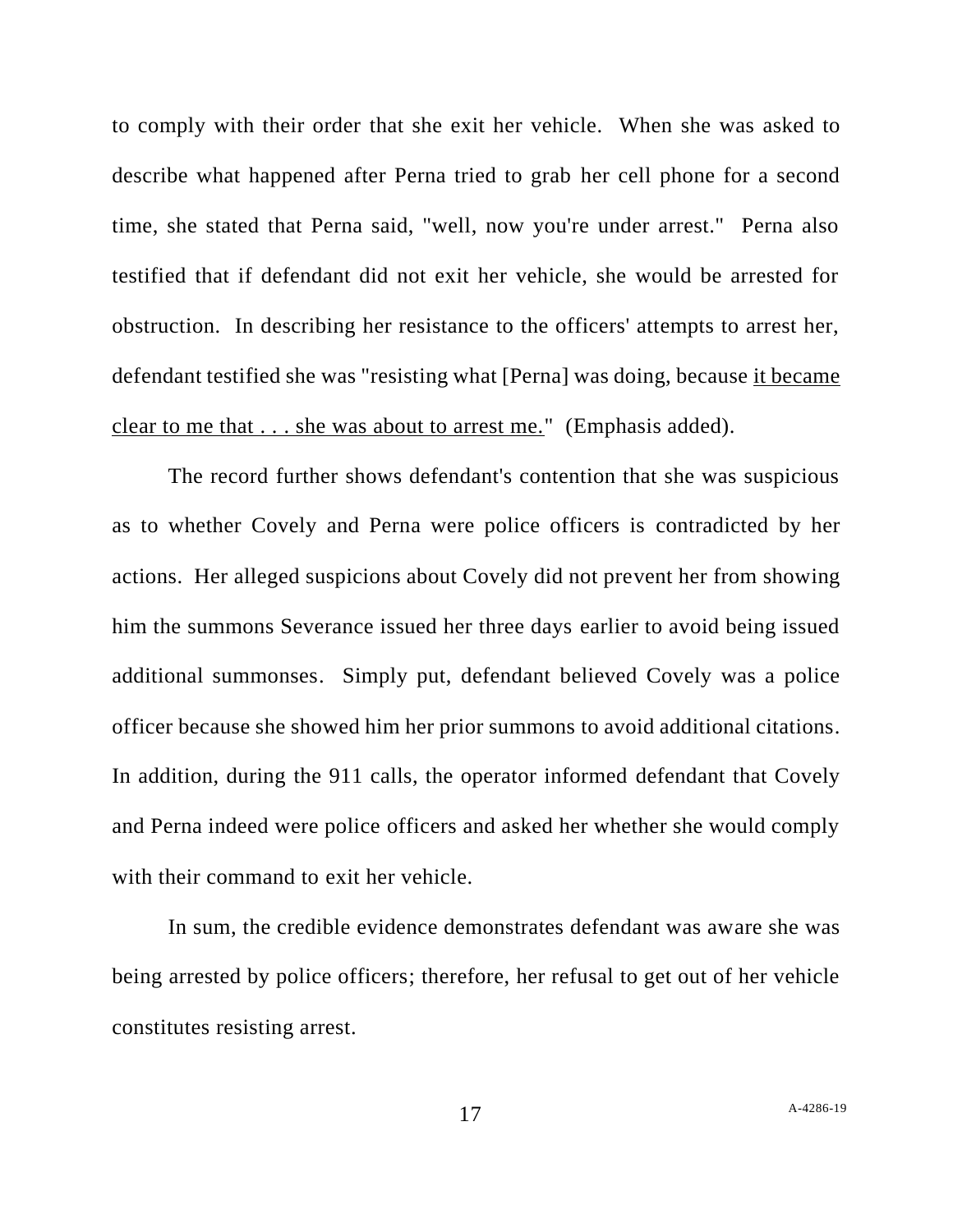Turning to the simple assault conviction, defendant contends that the State failed to prove she had the requisite intent to be convicted, and that the Law Division found her guilty on a preponderance of the evidence standard rather than beyond a reasonable doubt. We disagree.

A person commits the crime of simple assault if he or she "[a]ttempts to cause or purposely, knowingly, or recklessly causes bodily injury to another." N.J.S.A. 2C:12-1(a)(1) (emphasis added). "A finder-of-fact required to determine questions . . . is called upon to assess matters that, unlike broken bones or windows, are not susceptible to proof by physical evidence." State v. Stull, 403 N.J. Super. 501, 506 (App. Div. 2008). "[P]hysical discomfort, or a sensation caused by . . . a physical confrontation, as well as pain . . . is sufficient to constitute bodily injury for purposes of a prosecution for simple assault." Ibid. (quoting State ex rel. S.B., 333 N.J. Super 236, 244 (App. Div. 2000)).

The Law Division judge, relying on the municipal court's credibility findings in favor of Covely and Perna, correctly found defendant guilty of simple assault. Covely testified that defendant put the edge of her mouth on his hand, particularly the "meaty part along the pinkie." Perna corroborated Covely's testimony, stating that defendant "went for his arm" with her mouth and witnessed him pull his arm back in an "ouch"-like manner. This, in turn,